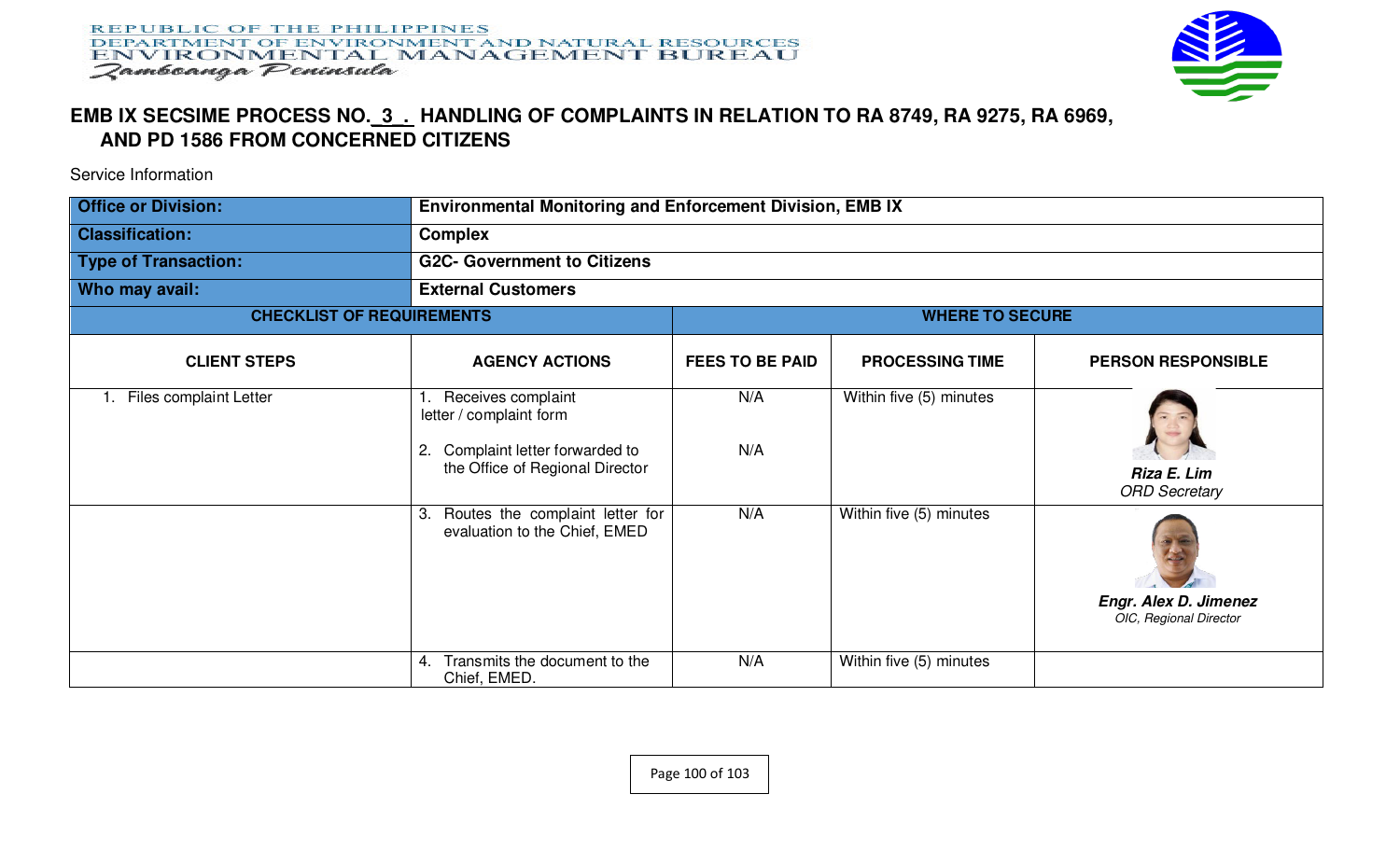## **REPUBLIC OF THE PHILIPPINES** DEPARTMENT OF ENVIRONMENT AND NATURAL RESOURCES ENVIRONMENTAL MANAGEMENT BUREAU Zamboanga Peninsula



| 5. | Routes complaint letter to Chief,<br>WAMS or Chief, CHWMS for<br>further action.                                                                                                                          | N/A | Within five (5) minutes  | Engr. Christopher N. Fernandez<br>Chief, Environmental Monitoring & Enforcement<br>Division                                  |
|----|-----------------------------------------------------------------------------------------------------------------------------------------------------------------------------------------------------------|-----|--------------------------|------------------------------------------------------------------------------------------------------------------------------|
| 7. | 6. Designates a technical staff to<br>act on the complaint.<br>Prepares memorandum to<br>conduct investigation in case<br>the site of the complaint is within<br>the jurisdiction of the<br>PEMU/CEMU     | N/A | Within five (5) minutes  | Arlene A. Muñoz<br>Chief, CHWMS, Air and Water                                                                               |
| 8. | PEMU/CEMU; Technical staff<br>of the PEMU/CEMU conduct<br>investigation and submits the<br>investigation report and/or<br><b>Compliance Evaluation Report</b><br>to the CEMU and approved by<br>the PEMU. | N/A | Within fifteen (15) days | Case Handler, CEMU, PEMU<br><b>PEMU</b><br>Karlo D. Dullin<br>Ryan I. Almadin<br>Unit Chief, PEMU-<br>Chief, PEMU-ZDS<br>ZDN |

Page 101 of 103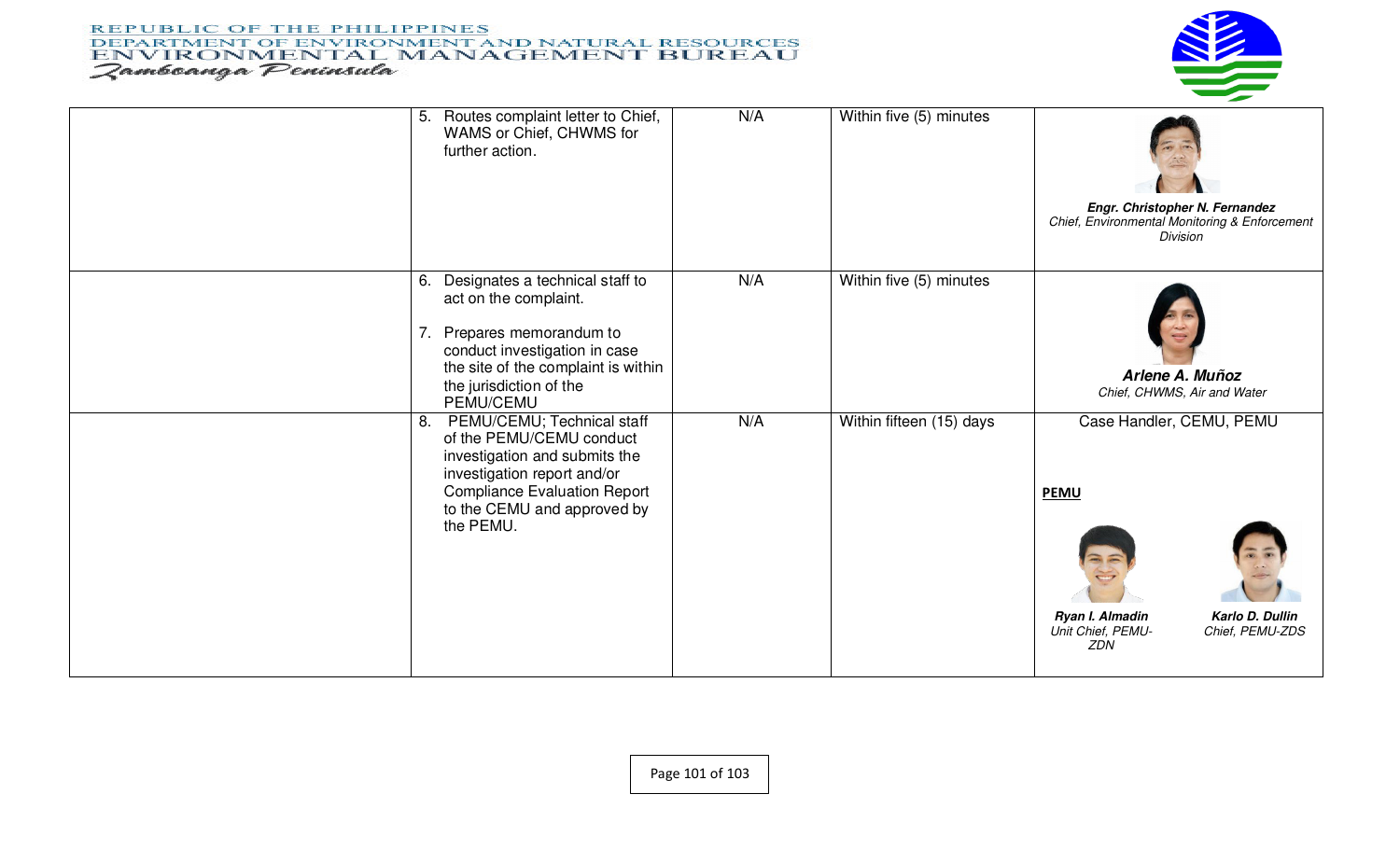## **REPUBLIC OF THE PHILIPPINES** DEPARTMENT OF ENVIRONMENT AND NATURAL RESOURCES ENVIRONMENTAL MANAGEMENT BUREAU Zamboanga Peninsula



|                                                                                                                                                                        |     |                           | Engr. Ben-Azer A.<br><b>Abing</b><br><b>CEMU Chief</b> | Robert C. Orot<br><b>CEMU Chief</b>      |
|------------------------------------------------------------------------------------------------------------------------------------------------------------------------|-----|---------------------------|--------------------------------------------------------|------------------------------------------|
|                                                                                                                                                                        |     |                           | <b>Franz Carl Noble</b><br><b>CEMU Chief</b>           | Noel G. Mandabon                         |
|                                                                                                                                                                        |     |                           | <b>CEMU Chief</b><br>David R. Rojas<br>PEMU Chief, ZSP |                                          |
|                                                                                                                                                                        |     |                           | Carlo Deo Bue<br><b>CEMU Chief</b>                     | <b>Norman Erazo</b><br><b>CEMU Chief</b> |
| 9. Reviews the investigation<br>report, Compliance Evaluation<br>Report (CER) or the letter. After<br>the document/s is/are finalized<br>by the case handler, the CEMU | N/A | Within one half (1/2) day | <b>CEMU, PEMU</b>                                      |                                          |

Page 102 of 103